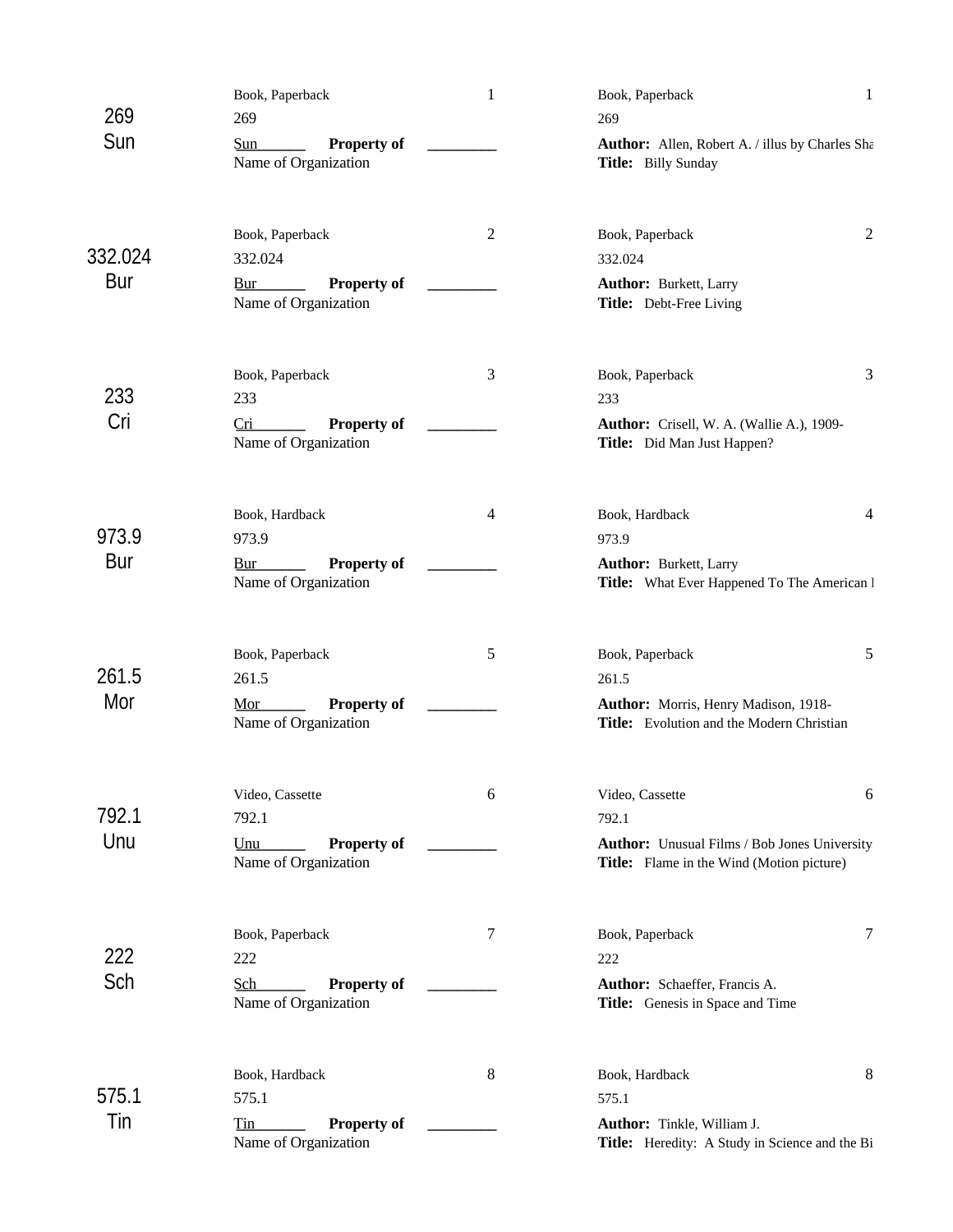|            | Book, Hardback                                                               | 9  | Book, Hardback                                                                       | $\overline{9}$ |
|------------|------------------------------------------------------------------------------|----|--------------------------------------------------------------------------------------|----------------|
| 332.6      | 332.6                                                                        |    | 332.6                                                                                |                |
| Bur        | <b>Property of</b><br>Bur<br>Name of Organization                            |    | <b>Author:</b> Burkett, Larry<br>Title: Investing for the Future                     |                |
| 270.5      | Book, Paperback<br>270.5                                                     | 10 | Book, Paperback<br>270.5                                                             | 10             |
| Tho        | <b>Property of</b><br>Tho<br>Name of Organization                            |    | Author: Thomson, Andy<br>Title: Morning Star of the Reformation                      |                |
| 813        | Book, Paperback<br>813                                                       | 11 | Book, Paperback<br>813                                                               | 11             |
| Lud        | <b>Property of</b><br>Lud<br>Name of Organization                            |    | Author: Ludwig, Charles, 1918-<br>Title: Mother of an Army                           |                |
| 213        | Video, Cassette                                                              | 12 | Video, Cassette                                                                      | 12             |
| Aus        | 213<br><b>Property of</b><br>$\overline{\text{Ans}}$<br>Name of Organization |    | 213<br>Author: Austin, Steve Ph.D.<br>Title: Mount St. Helens                        |                |
| 828 F      | Book, Paperback                                                              | 13 | Book, Paperback                                                                      | 13             |
| <b>Bun</b> | 828 F<br><b>Property of</b><br><b>Bun</b><br>Name of Organization            |    | 828 F<br>Author: Bunyan, John ; trans. by Cheryl V. For<br>Title: Pilgrim's Progress |                |
| 970        | Video, Cassette<br>970                                                       | 14 | Video, Cassette                                                                      | 14             |
| Unu        | <b>Property of</b><br>Unu<br>Name of Organization                            |    | 970<br>Author: Unusual Films / Bob Jones University<br>Title: Red Runs the River     |                |
| 213        | Book, Paperback                                                              | 15 | Book, Paperback                                                                      | 15             |
| Mor        | 213<br><b>Property of</b><br>Mor<br>Name of Organization                     |    | 213<br>Author: Morris, Henry M.<br>Title: Scientific Creationism                     |                |
| 270        | Book, Hardback<br>270                                                        | 16 | Book, Hardback<br>270                                                                | 16             |
| Bai        | Bai<br><b>Property of</b><br>Name of Organization                            |    | Author: Bainton, Roland H.<br>Title: The Church of Our Fathers                       |                |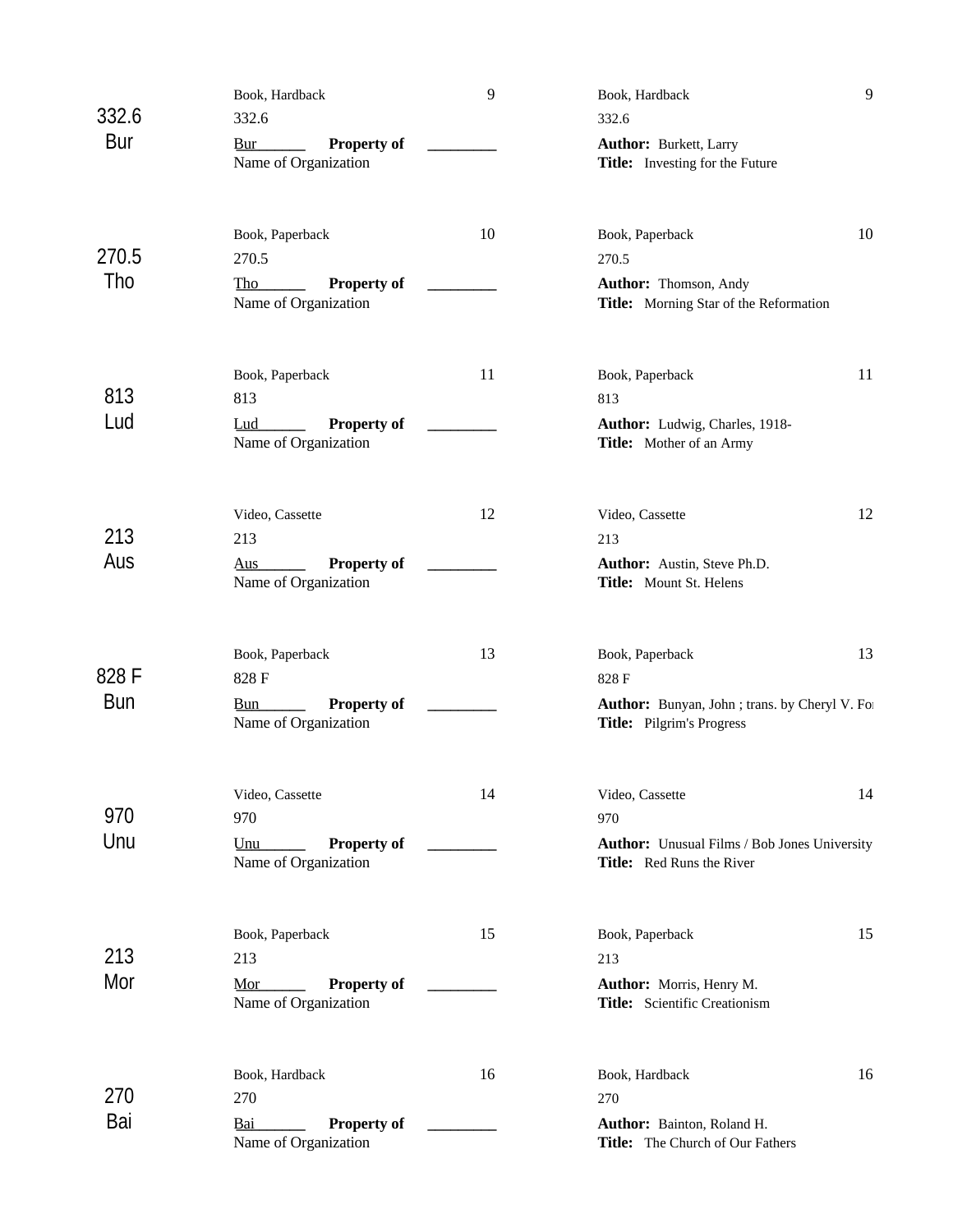|              | Book, Hardback                                           | 17 | Book, Hardback                                                                        | 17 |
|--------------|----------------------------------------------------------|----|---------------------------------------------------------------------------------------|----|
| 330.973      | 330.973                                                  |    | 330.973                                                                               |    |
| Bur          | <b>Property of</b><br><b>Bur</b><br>Name of Organization |    | <b>Author:</b> Burkett, Larry<br>Title: The Coming Economic Earthquake                |    |
| 222.11       | Book, Paperback<br>222.11                                | 18 | Book, Paperback<br>222.11                                                             | 18 |
| Whi          | <b>Property of</b><br>Whi<br>Name of Organization        |    | Author: Whitcomb, J. & Morris, H.<br>Title: The Genesis Flood                         |    |
| 215          | Book, Paperback<br>215                                   | 19 | Book, Paperback<br>215                                                                | 19 |
| Wat          | Property of<br>Wat<br>Name of Organization               |    | Author: Watson, David C. C.<br>Title: The Great Brain Robbery                         |    |
| 209          | Book, Hardback<br>209                                    | 20 | Book, Hardback<br>209                                                                 | 20 |
| Mar          | <b>Property of</b><br>Mar<br>Name of Organization        |    | Author: Marshall, Peter J. / Manual, David B.<br>Title: The Light and the Glory       |    |
| Abortion     | Tape, Cassette<br>Abortion                               | 21 | Tape, Cassette                                                                        | 21 |
| Dob          | Property of<br>Dob<br>Name of Organization               |    | Abortion<br>Author: Dobson, James C. / Focus on the Fami<br>Title: Tilly (Drama)      |    |
| 266          | Book, Paperback                                          | 22 | Book, Paperback                                                                       | 22 |
| Loc          | 266<br><b>Property of</b><br>Loc<br>Name of Organization |    | 266<br>Author: Lockerbie, Jeanette W.<br>Title: When Blood Flows, the Heart Grows Sof |    |
| 027.6        | Book, Paperback<br>027.6                                 | 23 | Book, Paperback<br>027.6                                                              | 23 |
| McM          | <b>McM</b><br><b>Property of</b><br>Name of Organization |    | Author: McMichael, Betty<br>Title: The Church Librarians's Handbook                   |    |
|              | <b>Compact Disk</b>                                      | 25 | <b>Compact Disk</b>                                                                   | 25 |
| Music<br>Bal | Music<br>Property of<br>Bal<br>Name of Organization      |    | Music<br>Author: Baldwin, Robert W.<br>Title: Beethoven Naturally                     |    |